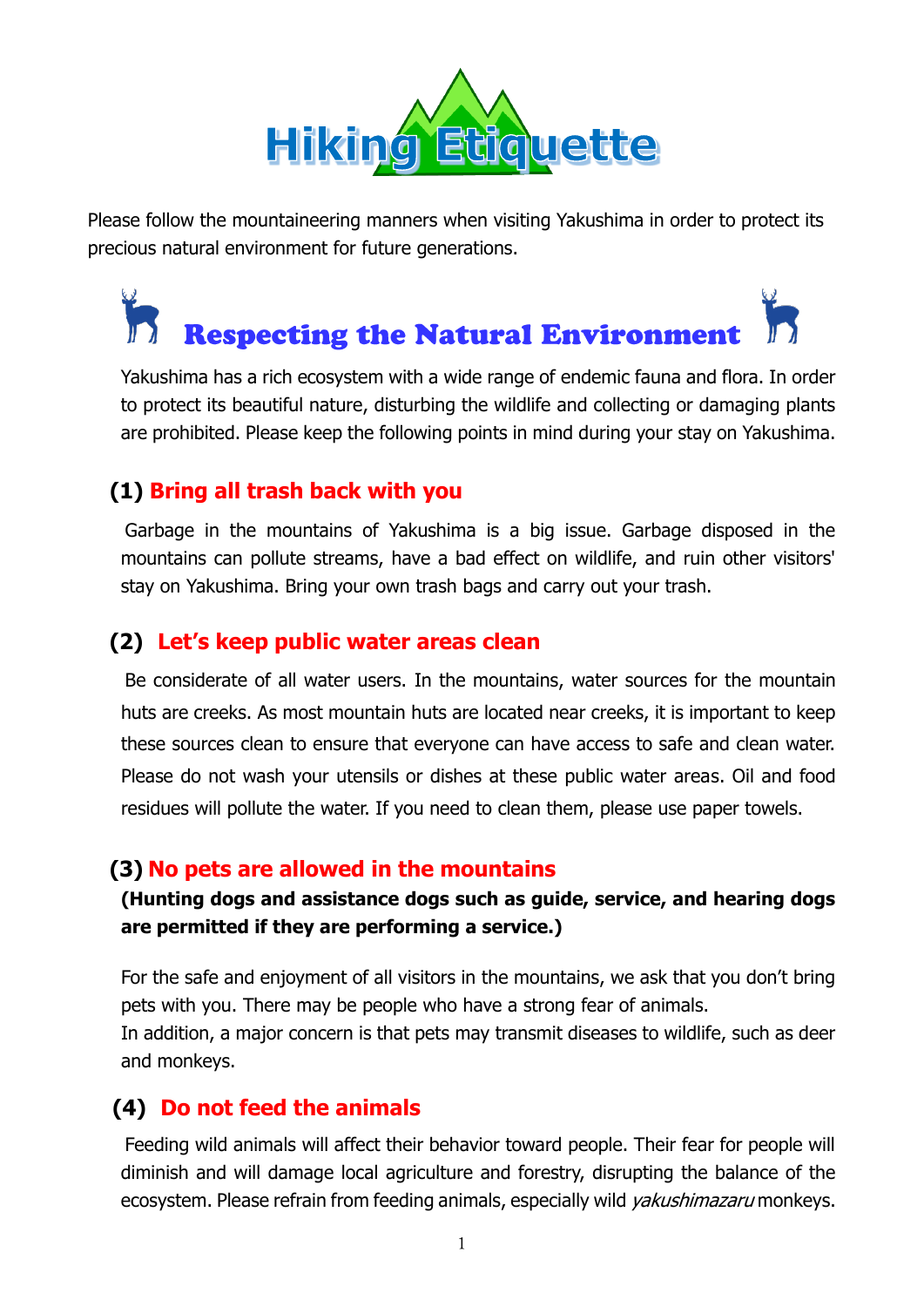\* Feeding wild yakushimazaru monkeys are strictly prohibited under the Yakushima Town Ordinance and offenders will be fined 50,000 yen.

# **(5) Do not stray off the trails. You may unknowingly damage the moss growing on the rocks and fallen trees. It is important that you stay on the trail while traversing the highland marsh so as not to damage it.**

 The highland marsh is a fragile, delicately balanced ecological area that supports rare plants. While hiking in the mountains, please keep on the trails to protect the natural habitat.

When using trekking poles, rubber tips are required except for snowy conditions.

# **(6) After you have parked your car at the trailhead parking areas, turn your car engine off. We ask that you do not leave your car idling.**

In order to help reduce greenhouse gas emissions in the mountains of Yakushima, vehicle operators should turn their vehicles off at parking areas.

In addition, taxis, local buses, and chartered buses, as well as regular vehicles use these areas. It is important to use common sense and think of other users.

# Ty Be considerate of other visitors

To have an enjoyable and safe experience for everyone, it is important to be respectful and mindful of others.

Please keep the following points in mind.

### **(1) It is considered good manners to yield right of way to hikers going uphill.**

It is considered good manners to yield right of way to hikers going uphill. But use common sense in each situation.

#### **(2) Please use the mountain huts and resting areas harmoniously with other users, as there is limited space there.**

※We are requesting people to refrain from using mountain huts until further notice to prevent the spread of the novel coronavirus infections. (Please use mountain huts only in case of emergencies.)

 The mountain huts and resting areas have limited space. During three-day weekends, Golden Week holidays, and Yakushima Rhododendron blooming seasons, the mountain huts and resting areas' capacity may not be able to handle the increase in people. It is recommended that you bring a lightweight tent. The use of mountain huts is based on